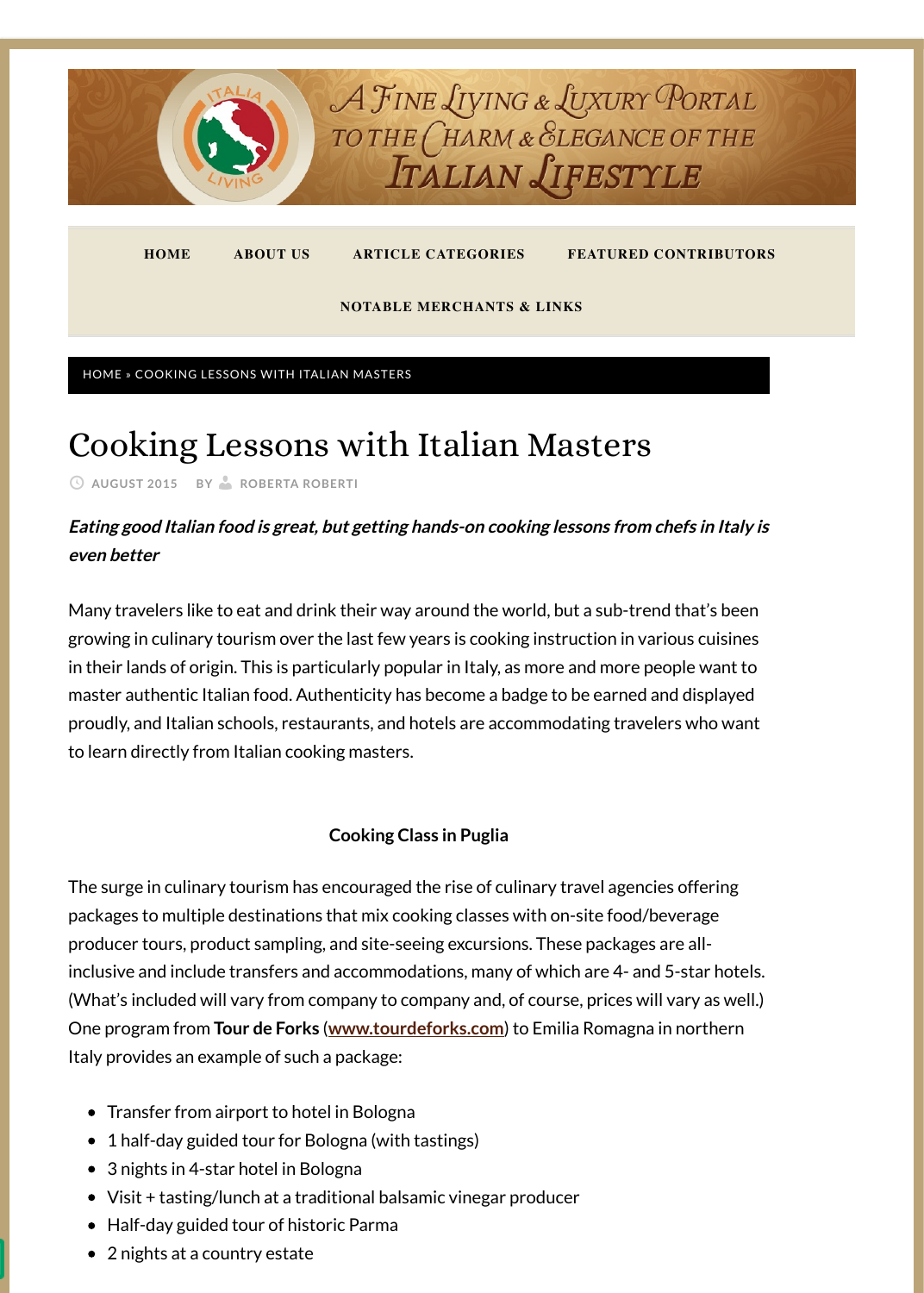Lifestyles" class may include some of the following dishes (as described on their site):

**Fiori di Zucca**: – delicate Italian squash flowers stuffed with Ricotta and basil.

**Arancini**: handmade rice balls, stuffed with cheese, peas, meat and flash-fried to a golden crisp.

**Focaccia and Pizza**: fresh handmade dough baked in a wood-burning oven topped with rosemary and fresh cherry tomatoes.

**Fresh Pasta and Ravioli**: learn how to mix ingredients for fresh pasta, a seasonal or cheese stuffing, such as Ricotta and pumpkin or smoked Mozzarella, basil and eggplant.

**Fresh Orata and Foglie di Limone**: fresh caught-sea bass grilled on lemon leaves.Pasta con le Vongole pasta with sea clams.

**Pasta e Zucca**: fresh country pumpkin sautéed with pasta.

**Tittoli**: fried polenta triangles.

**Melanzane Ripiene**: stuffed eggplant.

**Pesce all'Acqua Pazza**: Fish in "Crazy Water" with fresh tomato, white wine, garlic and parsley.

**Totani e Patate**: local calamari sautéed with potato and fresh cherry tomato.

**Risotto al Limone:** slow cooked rice in a creamy lemon sauce.

**Torta Caprese** chocolate almond cake from Capri.

**Torta di Limone:** tasty lemon cake made with almonds and lemons.

**Zeppole:** light fried pastries filled with cream and dusted with powdered sugar.

**Biscotti:** Italian cookies flavored with almond, orange or lemon.

## **Villa Scarpariello, Amalfi coast**

**Culture Discovery Vacations** (**[www.culturediscovery.com](http://www.culturediscovery.com/)**) will take you to various Italian locales, and hook you up with olive oil and Medieval chestnut festivals and truffle hunting.

#### **Casa Gregorio Kitchen, Rome**

At **Casa Gregorio** (**[www.italyculinaryholiday.com](http://www.italyculinaryholiday.com/)**), there's only one destination—Rome—but you can choose between two all-inclusive packages: "Roman Countryside," which focuses on local traditions, and "La Dolce Vita," which delivers a "sophisticated Italian dining experience not to be missed."

If Tuscany is your focus, **Tuscookany** (**[www.tuscookany.com](http://www.tuscookany.com/)**) has three programs to choose from: a one-week Italian, a three-day Italian, and a one-week Mediterranean. The Mediterranean program includes creating an "elaborate Italian dinner, a light Spanish lunch, an exotic Moroccan dinner, and a traditional French Provencal supper."

Note that the prices these companies quote do not include airfare to Italy, but they do include transportation between destinations on the itinerary.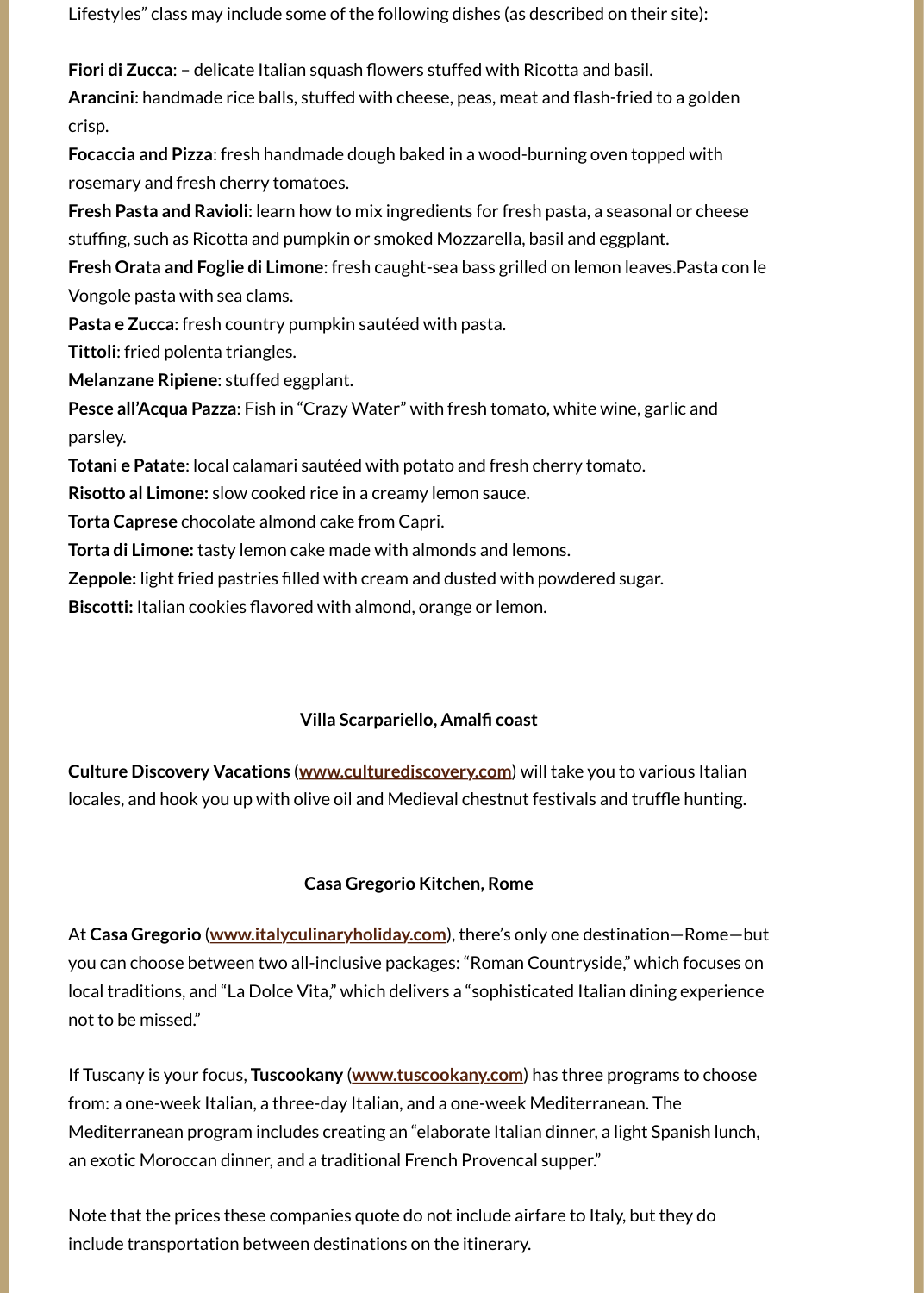When you arrive home, you will not only have new skills in your culinary arsenal, you'll have amazing memories of apprenticing with master chefs in one of the most beautiful countries in the world. You also will have eaten some of the best food, tried some top-notch artisanal products, and maybe made a friend or two.

## **by Roberta Roberti**

Roberta is a writer and editor living in New York City. Her articles have appeared in numerous publications and her cookbook, **[Vegetarian Italian: Traditions, Volume 1](http://astore.amazon.com/italialiving-20/detail/1939562341)**, was released in 2014, with volume 2 soon to follow. She is a graduate of The Natural Gourmet Institute in NYC, did her internship at The James Beard House, and had the honor of being a James Beard Scholarship recipient. Find out more about her here:

Blog: **[www.MizChef.com](http://www.mizchef.com/)** Facebook: **[Roberta Roberti](https://www.facebook.com/MizChefCooks)** Twitter: **[@Mizchefcooks](https://twitter.com/mizchefcooks)** Pinterest: **<http://pinterest.com/mizchefcooks>**

# **RELATED ARTICLES**

- [Cookbook of Italian Chef Cesare Casella Wins International Award](http://www.italialiving.com/articles/food-wine/cookbook-italian-chef-cesare-casella-wins-international-award/)
- [6 Dishes Which Will Give You a True Taste of Italian Food](http://www.italialiving.com/articles/food-wine/6-dishes-will-give-true-taste-italian-food/)
- [Abruzzo Cooking School Shares the Best of the Region](http://www.italialiving.com/articles/food-wine/abruzzo-cooking-school-shares-the-best-of-the-region/)
- [Book a Luxury Culinary Journey of Italy](http://www.italialiving.com/articles/travel/book-luxury-culinary-journey-italy/)
- [Lazy Italian Culinary Adventures](http://www.italialiving.com/articles/food-wine/lazy-italian-culinary-adventures/)
- [The History, Benefits and Joy of Anisette](http://www.italialiving.com/articles/food-wine/the-history-benefits-and-joy-of-anisette/)
- [The Most Elegant Picnic in the World in the Valley of the Temples Agrigento](http://www.italialiving.com/articles/travel/elegant-picnic-world-valley-temples-agrigento/)
- [What Not To Order When Eating In Italy](http://www.italialiving.com/articles/food-wine/not-order-eating-italy/)
- [Exclusive Offer to Enjoy the Beauty and Food of Abruzzo](http://www.italialiving.com/articles/food-wine/special-offer-enjoy-scenery-food-abruzzo/)
- ['Simply Laura' Delivers on Flavor and Simplicity](http://www.italialiving.com/articles/food-wine/simply-laura-delivers-on-flavor-and-simplicity/)
- [CIBUS: Italy's International Food Festival](http://www.italialiving.com/articles/food-wine/cibus-italys-international-food-festival/)
- [Italian Moms Spreading Their Art to Every Table](http://www.italialiving.com/articles/food-wine/italian-moms-spreading-their-art-to-every-table/)
- [Celebrate National Fettuccine Alfredo Day—February 7](http://www.italialiving.com/articles/food-wine/celebrate-national-fettuccine-alfredo-day-february-7/)
- [Gustolab International Institute for Food Studies Open Summer Program](http://www.italialiving.com/articles/food-wine/gustolab-international-institute-for-food-studies-open-summer-program/)
- [Top Cooking School and B&B in Le Marche, Italy for Sale](http://www.italialiving.com/articles/lifestyle/top-cooking-school-bb-le-marche-italy-sale/)
- [Let Via Umbria Bring Italy Into Your Home](http://www.italialiving.com/articles/home-garden/let-via-umbria-bring-italy-into-your-home/)
- [SKIN&CO Launches Rewards Program for Customers](http://www.italialiving.com/articles/wellness/skinco-launches-rewards-program-for-customers/)
- [Parmigiano-Reggiano at Expo 2015: The Energy of Heritage](http://www.italialiving.com/articles/food-wine/parmigiano-reggiano-at-expo-2015-the-energy-of-heritage/)  $\bullet$
- [Italy's "Sweet" Salt](http://www.italialiving.com/articles/food-wine/italys-sweet-salt/)
- [Experiencing the Best of Italy with Italy Luxury Tours](http://www.italialiving.com/articles/travel/seeing-the-best-of-italy-with-italy-luxury-tours/)
- [Amaretto: The "Little Bitter" Liqueur from Saronno](http://www.italialiving.com/articles/food-wine/amaretto-the-little-bitter-liqueur-from-saronno/)
- [The Elegance of Being Lambrusco](http://www.italialiving.com/articles/food-wine/the-elegance-of-being-lambrusco/)
- [Ravioli—Little Bundles of Italian Joy](http://www.italialiving.com/articles/food-wine/ravioli-little-bundles-of-italian-joy/)